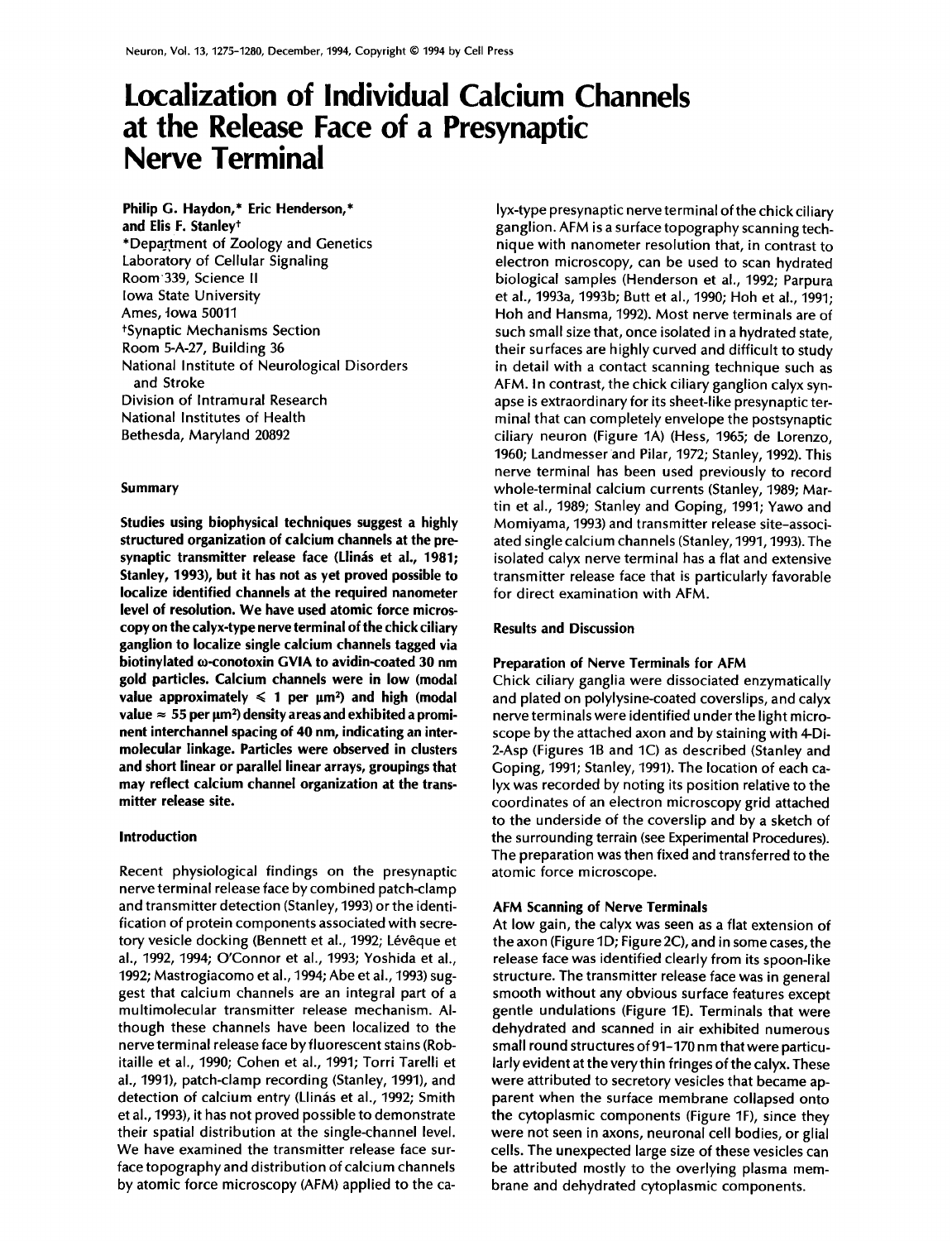

Figure 1. Structure of Calyx-Type Synapse as Seen by Light Microscopy and AFM

(A) Diagram of the calyx-ciliary neuron synapse. The nerve terminal forms a sheet that envelops the postsynaptic ciliary neuron. (B and C) Staining (4-Di-2-Asp) of dissociated ciliary ganglia showing ciliary neurons with attached nerve terminals (B) and an isolated calyx that has adhered to the coverslip (C).

(D and E) AFM scans of a calyx fragment (D). The axon (a) spreads out into the calyx, which would normally surround the ciliary neuron (see [A]). The left edge of the calyx has been cut open to reveal intracellular organelles (io), and the presumed transmitter release face (rf) is seen within the bowl of the calyx. Note the generally smooth release face surface scanned at high gain in (E).

(F) Fringe of a calyx dehydrated in an alcohol series. The spherical structures were suggestive of secretory vesicles overlaid by the surface membrane. Hydrated samples were scanned in PBS (D and E), and dehydrated samples were scanned in air (F).



Figure 2. Binding of Gold Particles to Calcium Channels

(A and B)  $1 \mu m^2$  area of b- $\omega$ -CTx/gold (A) and  $\omega$ -CTx preblocked (B) calyx scans. Examples of particles are indicated by arrowheads. There were 67 particles in this field, most of which were in the lower left region. Note regions with both high and low particle densities in (A) and the absence of particles in (B).

(C-F) b-c0-CTx-treated terminal scanned before and after avidin-gold.

(C) Low magnification image of the axon and attached nerve terminal prior to gold. (D) Higher power view ( $5 \times 5 \mu m$ ) showing axon attachment site and proximal calyx. (E) Enlargement (1  $\mu$ m<sup>2</sup>) of area boxed in (D). (F) Same area as in (E)after avidin-gold. This is a relatively low gold particle density area; 3 particles are indicated by arrowheads. Terminals preblocked with  $\omega$ -CTx (50 µg/ ml for 15 min;  $n = 4$ ) exhibited no particles in the post scan. All images were scanned under PBS.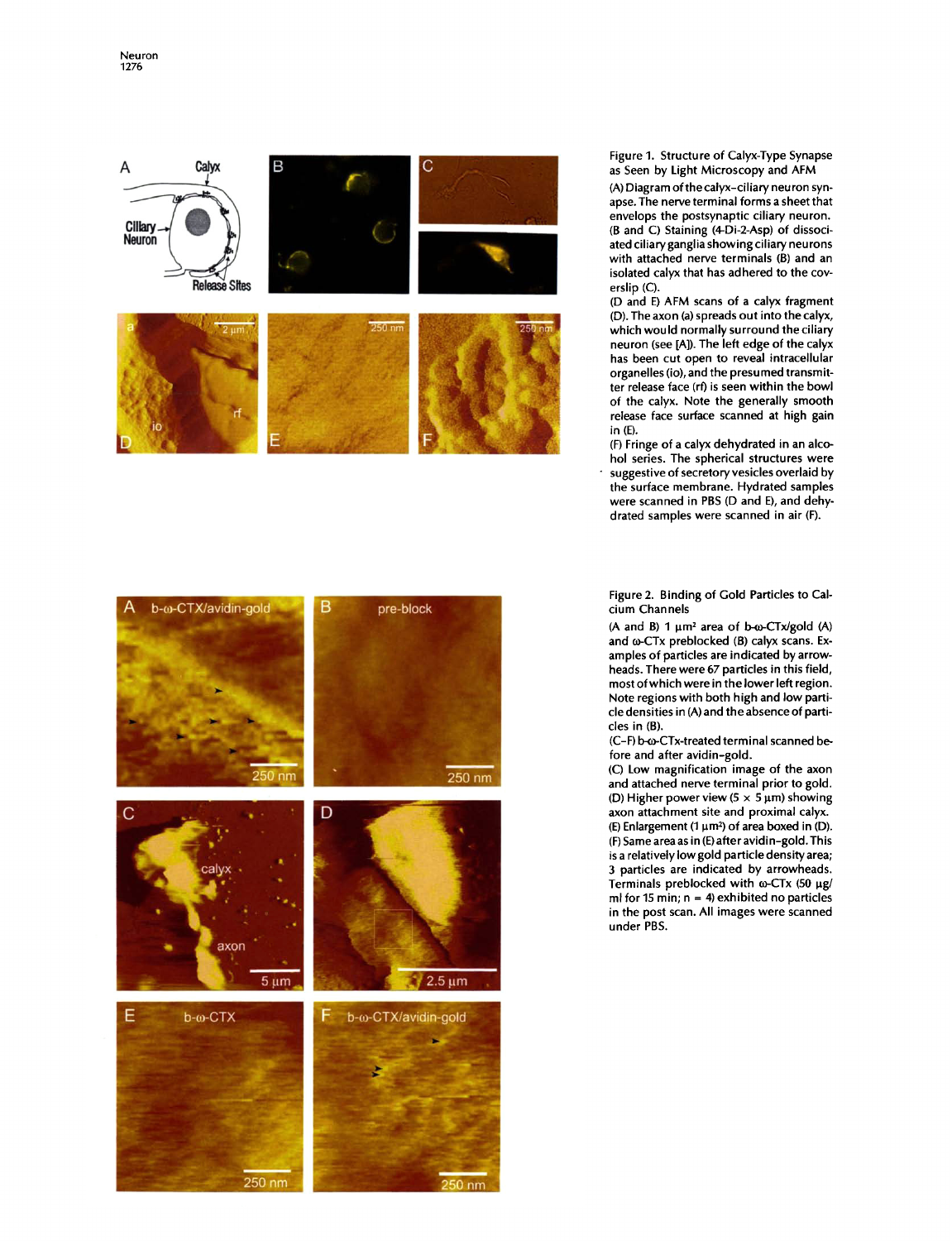

Figure 3. Analysis of Gold Particle Distribution

(A) Histogram of particle density in no-gold (pooled untreated and b- $\omega$ -CTx-treated, prior to avidin-gold), preblocked  $(\omega$ -CTx followed by b- $\omega$ -CTx/avidin-gold), and test b-0~CTx/avidin-gold-treated nerve terminal areas. A high quality  $5 \times 5 \mu m$  scan was selected for each terminal. The scans were randomized and analyzed blind. Each 5  $\times$  $5 \mu m$  scan was divided into 1  $\mu m^2$  areas, and the number of particles in each area was counted and averaged. The test values were compared with the pooled counts of terminals scanned without gold treatment. All scanned areas of the terminals were included in this comparison, without selecting for putative release face areas. The particle density was significantly higher in the gold-treated calyces (asterisks, p < .01 versus either control group, Mann-Whitney U test).

(B) Frequency histogram of particle density per  $1 \mu m^2$  field. The histogram is composed of two nonoverlapping distributions of particles at low  $\left(\frac{16}{16} \right)$  particles per  $\mu$ m<sup>2</sup>) and high ( $>$ 16 particles per  $\mu$ m<sup>2</sup>) density.

(C) The central region of Figure 2A after background smoothing and enhanced and reversed contrast to facilitate visualization of the gold particles. The apparent particle widths may be larger than 30 nm owing to a convolution of the scanning tip and the particle edges. However, this exaggerated fringe of sharp-edged objects, characteristic of AFM, does not affect the localization of the particle centers (Vasenka et al., 1994). (D-E) Frequency histograms of particle nearest-neighbor distances. The coordi-

hates of the center of each particle in the scan were determined, and a computer program was used to calculate the center-to-center distance from each particle to its nearest neighbor.

(D) An example from a single 1  $\mu$ m<sup>2</sup> field (65 particles).

(E) Pooled data of 2273 particles in 24 1  $\mu$ m<sup>2</sup> regions from two nerve terminals is fit by the sum of three Gaussian distributions with modal values of 39.9, 56.0, and 81.6.

(F) Plot of modal nearest-neighbor distance, binned as in (D), for 23 1  $\mu$ m<sup>2</sup> fields against the number of particles in the field (squares). The nearest-neighbor analysis was made from the same data set as the analysis in (A) and (B) but not identical 1  $\mu$ m<sup>2</sup> fields.

# Localization of Calcium Channels with **@-Conotoxin**

We searched for calcium channels by tagging the  $channels with colloidal gold particles via  $ω$ -contoxin$ GVIA ( $\omega$ -CTx), a toxin that irreversibly blocks both transmission and virtually all the presynaptic calcium current (Stanley and Goping, 1991; Stanley and Atrakchi, 1990; Yawo and Momiyama, 1993) at this synapse. The test calyx terminals were incubated with biotinylated  $\omega$ -CTx (b- $\omega$ -CTx) followed by 30 nm avidin-gold particles. Three types of controls were used: untreated, b- $\omega$ -CTx treated without gold, and preblocked. In the latter, we first blocked the toxin binding sites with untagged  $\omega$ -CTx and followed this with the complete b- $\omega$ -CTx/avidin-gold treatment. There was a visually obvious difference in the AFM scans of the test and control terminals. Low power scans of test terminals exhibited a "roughness" (Figure 2A) that was never observed in controls (Figure 2B). At high gain, this was found to be due to round structures attached to the surface membrane with diameters that were consistent with gold particles. Particle density was counted blind. Densities were high in test terminals (12.20  $\pm$ 8.24 particles per  $\mu$ m<sup>2</sup>; mean  $\pm$  SEM; n = 8) but not in controls (0.09  $\pm$  0.05 particles per  $\mu$ m<sup>2</sup>; n = 7; Figure 3A). A b-o-CTx-treated nerve terminal was scanned both before and after avidin-gold (Figures 2C-2F). Particles were detected only in the latter, confirming that they were associated with colloidal gold treatment and were not simply topographical features of the nerve terminal. Gold particles detected in the test preparations were bound specifically to calcium channels, since they were absent in preparations preblocked with native toxin (Figure 2B; Figure 3A).

# Analysis of Calcium Channel Distribution

We examined calcium channel distribution by determining gold particle density in  $1 \mu m^2$  membrane areas. This ranged from 1 to  $>150$  particles per  $\mu$ m<sup>2</sup>. A frequency histogram plot gave two distinct peaks with high ( $>$ 16 particles per  $\mu$ m<sup>2</sup>) and low (<16 particles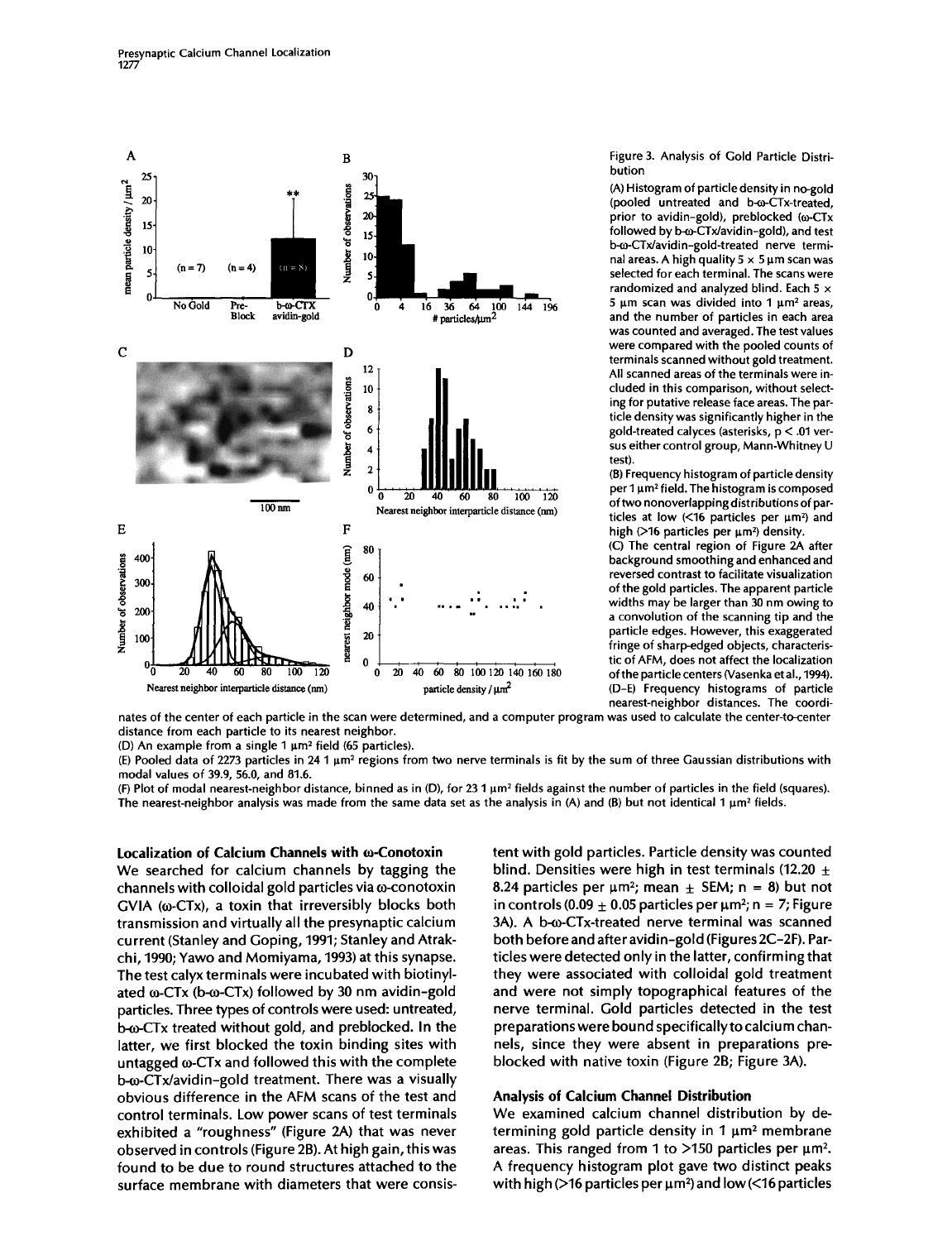

#### Figure 4. Particle Clusters and Arrays

(A) Particle distribution overlay from one high density 1  $\mu$ m<sup>2</sup> field. Particles with center-to-center nearest-neighbor distances of <50 nm (peak from Figure 3D) are highlighted in yellow. A linear array of 4 particles is present in the cluster on the lower left.

(B) Particle arrays on the release face of the nerve terminal scanned in PBS. Panel 1, parallel linear; panel 2, circular; panels 3 and 4, linear arrays. Of these, the linear array was the most common.

per  $\mu$ m<sup>2</sup>) particle densities (Figure 3B). These findings are consistent with single calcium channel recording from calyx transmitter release face in which comparable channel densities were detected and clustering was evident (Stanley, 1991).

We analyzed the particle distributions further by determining the distance from one particle to its nearest neighbor. This analysis indicated a prominent center-to-center interparticle distance of  $\sim$  40 nm (Figures 3D and 3E) in virtually all fields examined. This finding was independent of total particle density in the range of 11-166 particles per  $\mu$ m<sup>2</sup> (Figure 3F). To test whether this spacing could happen by chance, random 30 nm particle distributions were generated with densities paired to each experimentally recorded area. None of these exhibited similar nearest-neighbor distributions with modal values similar to those observed in the experimental preparations. The 40 nm spacingwas not particle diameter limited, since gold particles attached to the nerve terminal were on occasion detected as close as 30 nm. Less prominent peaks were observed at about 60 and 80 nm, raising the possibility that the minimum interchannel spacing is  $\sim$  20 nm

(detecting a 20 nm nearest-neighbor distance was precluded by the size of the gold particles). This interpretation is consistent with an interchannel distance equal to, or greater than, the estimated size of a single brain calcium channel (Witcher et al., 1993).

To examine the distribution of only the closely associated particles in the scan, we created a scatter diagram of all the particle centers and then highlighted those that were <50 nm from a partner (Figure 4A). This procedure eliminated many of the randomly distributed particles and effectively selected for clusters (Figures 4A and 4B). In many of these clusters, the particles were scattered randomly, but some patterns were observed. Of these, the most common was the linear array that was typically composed of 3-10 particles (modal value  $= 5$ ) and had a total length of  $238 \pm 98$  nm (mean  $\pm$  SD; n = 37).

Previous studies have shown that calcium channels are located on the aspect of the nerve terminal that is opposed to the postsynaptic membrane (Robitaille et al., 1990; Cohen et al., 1991; Stanley, 1991; Llinás et al., 1992; Smith et al., 1993). Nerve terminals imaged by freeze fracture exhibited large transmembrane particles at release sites (Pumplin et al., 1981; Heuser et al., 1974, 1979; Ceccarelli et al., 1979), which were believed to reflect the transmembrane regions of calcium channels. However, many other putative membrane proteins, including syntaxin (Bennett et al., 1992; O'Connor et al., 1993; Horikawa et al., 1993), neurexin (Petrenko et al., 1991; Petrenko, 1993), and calcium-activated potassium channels (Roberts et al., 1990; Robitaille et al., 1993), are also localized at or near the transmitter release site, and these may also generate particles in the freeze-fracture replica. Release face calcium channels can be identified with light microscopy, but the results obtained with AFM represent a 10-fold improvement in resolution, down to the molecular level. The detection of a preferred modal interchannel spacing that is independent of channel density suggests that these channels are anchored to a membrane-associated latticework. This hypothetical scaffold presumably also anchors other components of the release face (e.g., Bennett et al., 1992; Lévêque et al., 1992; O'Connor et al., 1993; Yoshida et al., 1992) and may ensure, among other functions, the correct spacing between the calcium channels and the calcium binding site on the transmitter release mechanism. Such a structural link has been predicted from the finding that the quantity of calcium that enters during single calcium channel activity can be sufficient to gate individual release sites (Stanley, 1993).

#### **Experimental Procedures**

#### **Isolation of Calyx Nerve Terminals**

Chick embryo ciliary ganglia (15-day-old) were dissociated as described (Stanley and Goping, 1991; Stanley, 1991) but were incubated with enzymes for 150 min to increase the yield of isolated calyces. The preparation was plated on a poly-L-lysine-coated coverslip and incubated at 37°C in minimal essential medium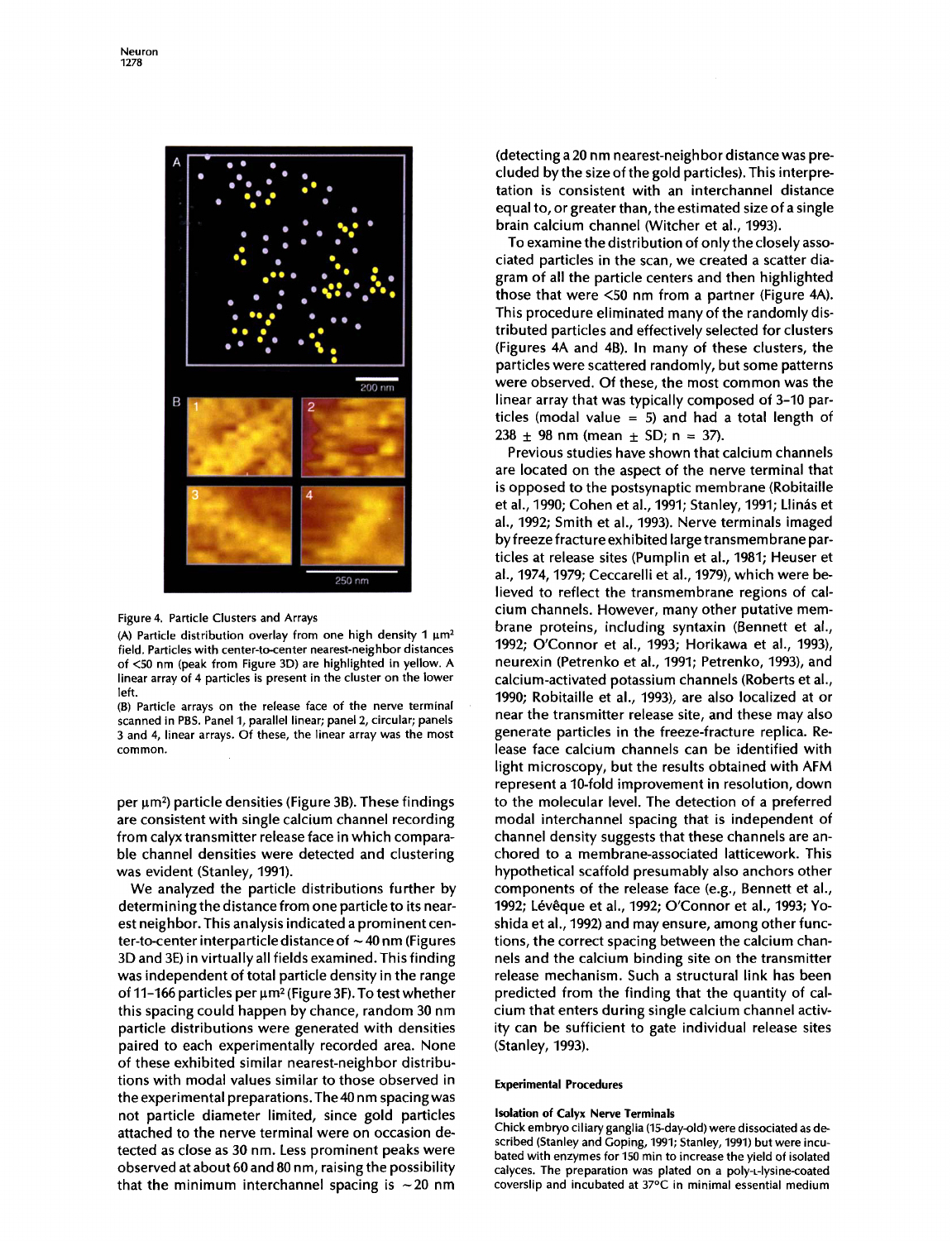(MEM) to allow the dissociated cells to attach. The coverslip was then transferred to an inverted microscope. Nerve terminals were identified in vitro from obvious structural clues together with staining using the vital dye 4-Di-2-Asp (Magrassi et al., 1987) (Figures 1B and 1C). Previous studies that include recording release face calcium channels (Stanley, 1991) and transmitter release from individual terminals (Stanley, 1993) have established the specificity of this stain in this preparation. The location of the terminals was noted by their relation to an electron microscopy grid attached to the underside of the coverslip. A sketch was also made of the terminal and the surrounding cells and cell debris so that the calyx could be reidentified under the AFM. The preparation was then fixed in 4% paraformaldehyde in phosphate-buffered saline (PBS) and transferred to a Nanoscope III atomic force microscope (Digital Instruments) equipped with a J-scanner (125 um maximum field size). Terminals were scanned in PBS, except in a few cases, in which they were dehydrated in an ethyl alcohol series before scanning and scanned under air. The general region containing the terminal was positioned under the tip of the scanning probe using a dissecting microscope. The calyx and surrounding structures were then located with a low power scan. On occasion, the terminal was lost prior to scanning during the treatment procedures or at an early stage in the AFM. We were therefore careful to scan only terminals that could be unequivocally reidentified by both location and shape. All images are presented in error signal mode (Putman et al., 1992).

# **Tagging Calcium Channels with Colloidal Gold**

The dissociated preparation was treated with 4  $\mu$ g/ml b- $\omega$ -CTx GVIA (Molecular Probes) in MEM for 90 min at 37°C and fixed in 4% paraformaldehyde in PBS. After extensive washing in PBS and a final wash in 50 mM glycine/PBS, the preparation was treated with 30 nm avidin-gold (1:10 dilution; EY chemicals), then washed and refixed in 2% gluteraldehyde (30 min). Preparations that were examined before and after gold treatment were scanned following the paraformaldehyde step first and were then treated with avidin-gold and fixed in gluteraldehyde.

#### **Acknowledgments**

We are grateful for the technical assistance of Robert T. Doyle and comments by Drs. Jamie Vesenka, Sheldon Shen, Vladimir Parpura, S. Brian Andrews, and Tom S. Reese. This work was supported by grants from the NIH (NS 24233 and NS 26650), the McKnight Foundation, and the NINDS intramural program NIH.

The costs of publication of this article were defrayed in part by the payment of page charges. This article must therefore be hereby marked *"advertisement"* in accordance with 18 USC Section 1734 solely to indicate this fact.

Received June 20, 1994; revised September 6, 1994.

#### **References**

Abe, T., Saisu, H., and Horikawa, H. P. M. (1993). Synaptocanalins (N-type Ca channel-associated proteins) form a complex with SNAP-25 and synaptotagmin. Ann. NY Acad. Sci. *707,* 373-375. Bennett, M. K., Calakos, N., and Scheller, R. H. (1992). Syntaxin: a synaptic protein implicated in docking of synaptic vesicles at presynaptic active zones. Science *257,* 255-259.

Butt, H. J., Wolff, E. K., Gould, S. A., Dixon, N. B., Peterson, C. M., and Hansma, P. K. (1990). Imaging cells with the atomic force microscope. J. Struct. Biol. *105,* 54-61.

Ceccarelli, B., Grohavaz, F., and Hurlbut, W. P. (1979). Freezefracture studies of frog neuromuscular junctions during intense release of neurotransmitter. Effects of black widow spider venom and  $Ca<sup>2+</sup>$  free solutions on the structure of the active zones. J. Cell Biol. *81,* 163-177.

Cohen, M. W., Jones, O. T., and Angelides, K. J. (1991). Distribution of Ca<sup>2+</sup> channels on frog motor nerve terminals revealed by fluorescent  $\omega$ -conotoxin. J. Neurosci. 11, 1032-1039.

de Lorenzo, A. J. (1960). The fine structure of synapses in the ciliary ganglion of the chick. J. Biophys. Biochem. Cytol. *7,* 31- 36.

Henderson, E., Haydon, P. G., and Sakaguchi, D. S. (1992). Actin filament dynamics in living gila imaged by atomic force microscopy. Science *257,* 1944-1946.

Hess, A. (1965). Developmental changes in the structure of the synapse on the myelinated cell bodies of the chicken ciliary ganglion. J. Cell Biol. *25,* 1-19.

Heuser, J. E., Reese, T. S., and Landis, D. M. D. (1974). Functional changes in frog neuromuscular junctions studied with freeze fracture. J. Neurocytol. 3, 109-131.

Heuser, J. E., Reese, T. S., Dennis, M. J., Jan, Y., Jan, L., and Evans, L. (1979). Synaptic vesicle exocytosis captured by quick freezing and correlated with quantal transmitter release. J. Cell Biol. *81,*  275-300.

Hoh, J. H., and Hansma, P. K. (1992). Atomic force microscopy for high resolution imaging in cell biology. Trends Cell Biol. 2, 208-213.

Hoh, J. H., Lal, R., John, S. A., Revel, J.-P., and Arnsdorf, M. F. (1991). Atomic force microscopy and dissection of gap junctions. Science *253,* 1405-1408.

Horikawa, H. P. M., Saisu, H., Ishizuka, T., Sekine, Y., Tsugita, A., Odani, S., and Abe, T. (1993). A complex of rab3A, SNAP-25, VAMP/synaptobrevin-2 and syntaxins in brain presynaptic terminals. FEBS Lett. *330,* 236-240.

Landmesser, L., and Pilar, G. (1972). The onset and development of transmission in the chick ciliary ganglion. J. Physiol. 222, 691- 713.

Lévêque, C., Hoshino, T., David, P., Shoji-Kasai, Y., Leys, K., Omori, A., Lang, B., El Far, O., Sato, K., Martin-Moutot, N., Newsom-Davis, J., Takahashi, M., and Seagar, M. J. (1992). The synaptic vesicle protein synaptotagmin associates with calcium channels and is a putative Lambert-Eaton myasthenic syndrome antigen. Proc. Natl. Acad. Sci. USA *89,* 3625-3629.

Lévêque, C., El Far, O., Martin-Moutot, N., Sato, K., Kato, R., Takahashi, M., and Seagar, M. J. (1994). Purification of the N-type calcium channel associated with syntaxin and synaptotagmin. A complex implicated in synaptic vesicle exocytosis. J. Biol. Chem. *269,* 6306-6312.

Llinás, R. R., Steinberg, I. Z., and Walton, K. (1981). Relationship between presynaptic calcium current and postsynaptic potential in squid giant synapse. Biophys. J. *33,* 323-351.

Llinás, R. R., Sugimori, M., and Silver, R. B. (1992). Microdomains of high calcium concentration in a presynaptic terminal. Science *256,* 677-679.

Magrassi, L., Purves, D., and Lichtman, J. W. (1987). Fluorescent probes that stain living nerve terminals. J. Neurosci. 7, 1207- 1214.

Martin, A. R., Patel, V., Faille, L., and Mallart, A. (1989). Presynaptic calcium currents recorded from calcyform nerve terminals in the lizard ciliary ganglion. Neurosci. Lett. *105,* 14-18.

Mastrogiacomo, A., Parsons, S. M., Zampighi, G. A., Jenden, D. J., Umbach, J. A., and Gundersen, C. B. (1994). Cysteine string proteins: a potential link between synaptic vesicles and presynaptic Ca 2+ channels. Science *263,* 981-982.

O'Connor, V. M., Shamotienko, O., Grishin, E., and Betz, H. (1993). On the structure of the 'synaptosecretosome': Evidence for a *neurexinlsynaptotagminlsyntaxinlCa ~+* channel complex. FEBS Lett. *326,* 255-260.

Parpura, V., Haydon, P. G., and Henderson, E. (1993a). Threedimentional imaging of living neurons and gila with the atomic force microscope. J. Cell Sci. *104,* 427-432.

Parpura, V., Haydon, P. G., Sakaguchi, D. S., and Henderson, E. (1993b). Atomic force microscopy and manipulation of living glial cells. J. Vac. Sci. Technol. *11,* 773-775.

Petrenko, A. G. (1993). a-latrotoxin receptor: implications in nerve terminal function. FEBS Lett. *325,* 81-85.